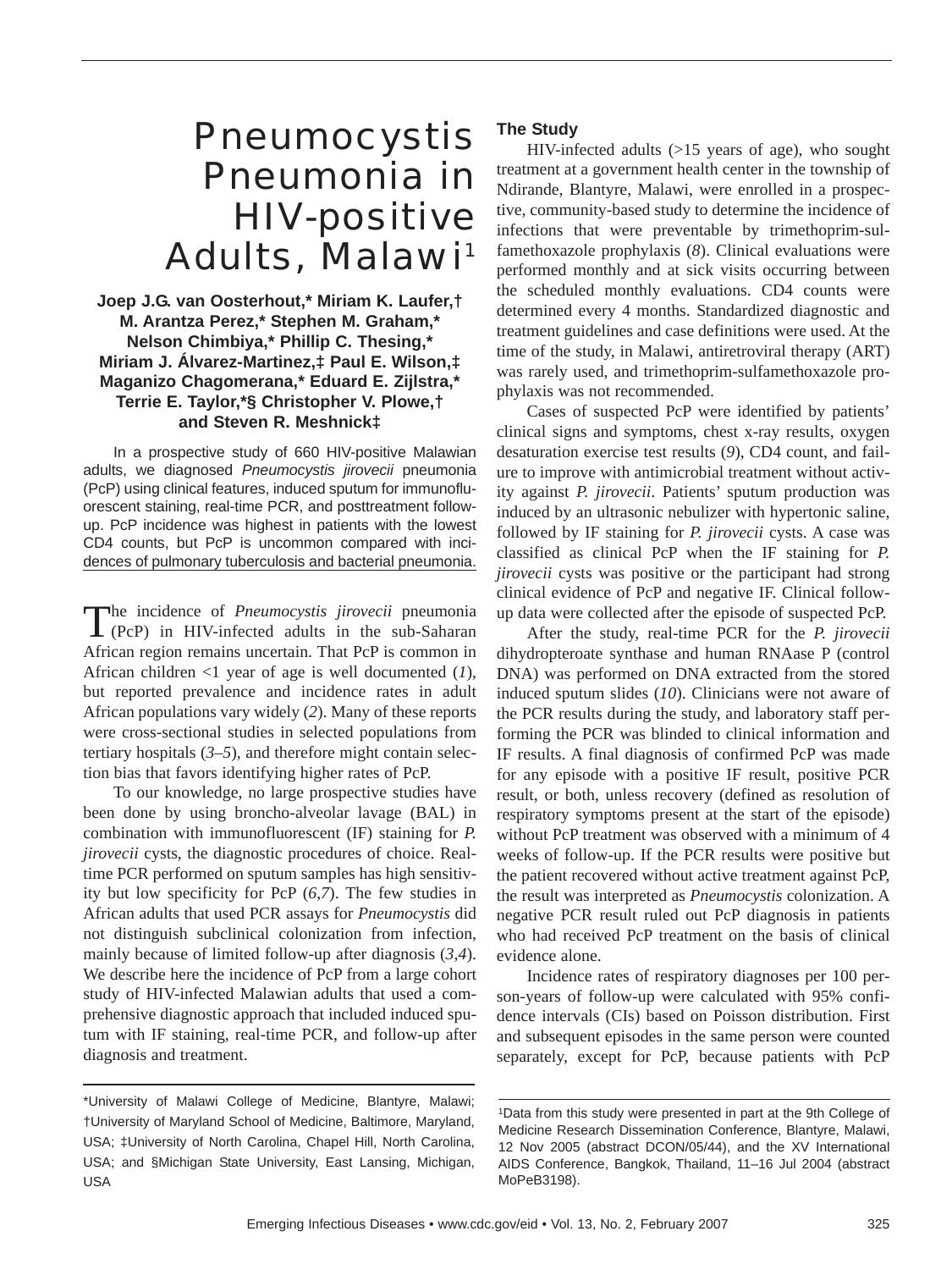#### **DISPATCHES**

received secondary prophylaxis and exited the study. The CD4 count at the time of the episode or within the previous 6 months was used for analysis.

We used  $\chi^2$ , Mann-Whitney, and Student *t* tests for analysis of age, sex, and CD4 counts among diagnoses, respectively, using SPSS version 12 software (SPSS Inc., Chicago, IL, USA). The study was approved by the Institutional Review Boards of the University of Malawi College of Medicine, the University of Maryland, and Michigan State University.

Beginning in September 2002, 660 adults were enrolled in the study and followed up through August 2004. Baseline CD4 and World Health Organization stage data are shown in Table 1. Mean age was 31.7 years (range 16–66); 437 (66%) were female. Mean duration of follow up was 10.7 months (95% CI 10.4–11.5) per person. Eighty-six (13%) participants died, and 37 (6%) were withdrawn from the study because they started lifelong trimethoprim-sulfamethoxazole prophylaxis. Sixty-three participants (9.5%) left the area, 20 (3%) withdrew consent, and 119 (17%) were lost to follow up. A smaller proportion of patients from the lower CD4 strata exited the study than from the higher CD4 content group.

Ninety-five episodes of suspected PcP occurred in 75 persons. Outcomes of these episodes are given in Table 2.

|  | Table 1. Baseline characteristics of study participants at |  |  |
|--|------------------------------------------------------------|--|--|
|  | enrollment, Malawi, 2002-2004*                             |  |  |

| Characteristic                                                           | No. episodes | <b>PYO</b> |  |  |  |
|--------------------------------------------------------------------------|--------------|------------|--|--|--|
| $CD4$ (cells/mm <sup>3</sup> )                                           |              |            |  |  |  |
| $0 - 99$                                                                 | 125          | 83         |  |  |  |
| 100-199                                                                  | 159          | 145        |  |  |  |
| 200-499                                                                  | 271          | 268        |  |  |  |
| >500                                                                     | 77           | 75         |  |  |  |
| Missing at enrollment                                                    | 28           | 19         |  |  |  |
| HIV clinical staget                                                      |              |            |  |  |  |
|                                                                          | 267          | 255        |  |  |  |
| Ш                                                                        | 191          | 190        |  |  |  |
| Ш                                                                        | 160          | 120        |  |  |  |
| IV                                                                       | 42           | 25         |  |  |  |
| Total                                                                    | 660          | 591        |  |  |  |
| *PYO, person-years of observation (based on enrollment characteristics). |              |            |  |  |  |

†As defined by World Health Organization criteria.

A final diagnosis of confirmed PcP was made in 6 episodes, and 9 episodes of *Pneumocystis* colonization were recorded, with a mean follow up of 26 weeks (range 4–48 weeks). Table 3 shows the incidence rates of PcP and other respiratory conditions in the cohort.

With full diagnostic workup including posttreatment follow up as the gold standard for the diagnosis of PcP, the sensitivity of PCR alone was 100%, the specificity 88%, and the positive predictive value 31%. Among episodes in which PcP was suspected, the mean CD4 count in patients

| Table 2. Outcomes in 95 episodes of suspected Pneumocystis pneumonia (PcP), Malawi, 2002-2004* |                                    |                |     |            |                                                                                |  |
|------------------------------------------------------------------------------------------------|------------------------------------|----------------|-----|------------|--------------------------------------------------------------------------------|--|
|                                                                                                |                                    | No.            |     |            |                                                                                |  |
| Final diagnosis†                                                                               | Clinical diagnosis‡                | episodes       | IF  | <b>PCR</b> | Follow-up data                                                                 |  |
| Confirmed PcP                                                                                  | PcP                                | 2              | Pos | Pos        |                                                                                |  |
| Confirmed PcP                                                                                  | PcP                                |                | Neg | Pos        |                                                                                |  |
| Confirmed PcP                                                                                  | PcP                                |                |     |            | Death after 2 wk of PcP treatment (IS not<br>done due to respiratory distress) |  |
| Confirmed PcP                                                                                  | <b>Bronchiectasis</b>              | 1              | Neg | Pos        | Death 1 wk after IS                                                            |  |
| Confirmed PcP                                                                                  | Tuberculosis                       |                | Neg | Pos        | Improvement but short follow-up (2 wk)                                         |  |
| Pneumocystis colonization/<br>pulmonary KS                                                     | Pulmonary KS                       | 3§             | Neg | Pos        | Death 23 wk after first IS                                                     |  |
| Pneumocystis colonization/<br>tuberculosis                                                     | Tuberculosis                       | 3              | Neg | Pos        | Recovery                                                                       |  |
| Pneumocystis colonization/<br>bacterial pneumonia                                              | Bacterial pneumonia                | $\overline{2}$ | Neg | Pos        | Recovery                                                                       |  |
| Pneumocystis colonization/<br>unspecified respiratory illness                                  | Unspecified<br>respiratory illness | $\overline{c}$ | Neg | Pos        | Recovery                                                                       |  |
| Pneumocystis colonization/<br>other diagnosis                                                  | Other diagnosis¶                   | 1              | Neg | Pos        | Recovery                                                                       |  |
| Unspecified respiratory illness                                                                | PcP                                | 3              | Neg | Neg        |                                                                                |  |
| Tuberculosis                                                                                   | Tuberculosis                       | 19             | Neg | Neg        |                                                                                |  |
| Bacterial pneumonia                                                                            | Bacterial pneumonia                | 10             | Neg | Neg        |                                                                                |  |
| Unspecified respiratory illness                                                                | Unspecified<br>respiratory illness | 20             | Neg | Neg        |                                                                                |  |
| Unspecified respiratory illness                                                                | Unspecified<br>respiratory illness | 1              | Neg | NA         | Recovery (18 wk follow-up)                                                     |  |
| Other diagnoses¶                                                                               | Other diagnoses¶                   | 24             | Neg | Neg        |                                                                                |  |
| Other diagnosis¶                                                                               | Other diagnosis¶                   | 1              | Neg | <b>NA</b>  | Recovery (>1 y follow-up)                                                      |  |

\*IF, immunofluorescence stain; Pos, positive; Neg, negative; IS, induced sputum procedure; KS, Kaposi sarcoma; NA, not available.

†Diagnosis based on clinical evidence, IF, and PCR from an IS sample, and follow-up after episode.

‡Diagnosis based on clinical evidence and IF from an IS sample.

§Three episodes occurring in 1 person

¶Among other diagnoses were sepsis, bronchitis, emphysema, pulmonary KS, and bronchiectasis.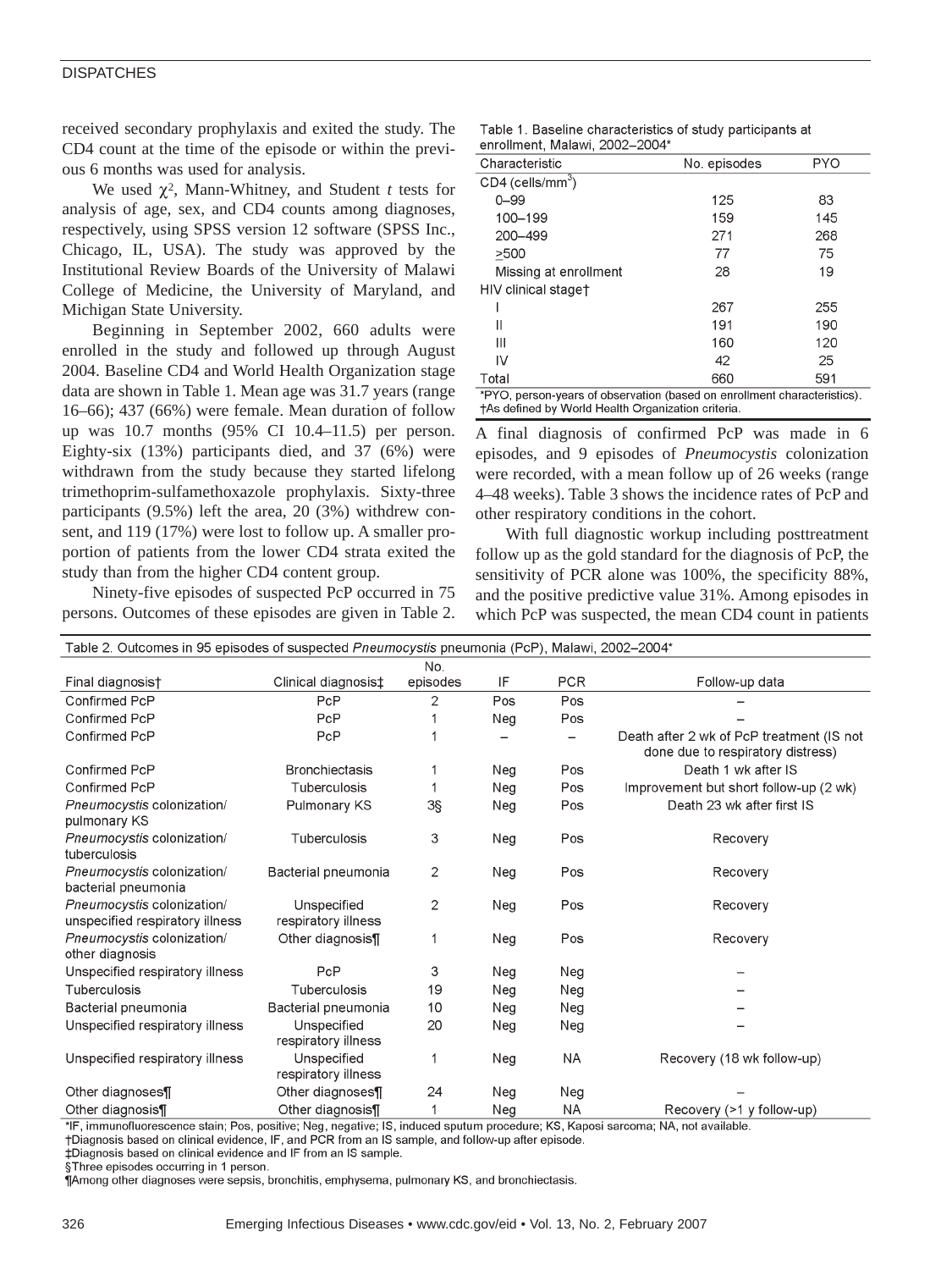|                                                                                                                                                              | All CD4 counts |                     | $CD40 - 99/mm3$ |                    | CD4 100-199/mm <sup>3</sup> |                     |
|--------------------------------------------------------------------------------------------------------------------------------------------------------------|----------------|---------------------|-----------------|--------------------|-----------------------------|---------------------|
|                                                                                                                                                              |                | Incidence, %        |                 | Incidence, %       |                             | Incidence, %        |
| Diagnosis                                                                                                                                                    | No. events     | (95% CI)            | No. events      | $(95\% \text{ C})$ | No. events                  | $(95\% \text{ Cl})$ |
| Confirmed PcP                                                                                                                                                | 6              | $1.0(0.3 - 2.2)$    | 5               | $5.7(1.9 - 13.4)$  |                             | $0.6(0.01 - 3.8)$   |
| Bacterial pneumoniat                                                                                                                                         | 102            | $17.3(14.1 - 21.0)$ | 35              | 40.2 (28.0–56.0)   | 42                          | 28.6 (20.6-38.6)    |
| Pulmonary tuberculosis                                                                                                                                       | 51             | $8.6(6.4 - 11.3)$   | 20              | 23.0 (14.0-35.5)   | 25                          | 17.0 (11.0–25.1)    |
| Unspecified respiratory                                                                                                                                      | 127            | 21.5 (17.9-25.6)    | 46              | 52.9 (38.7-70.5)   | 38                          | 25.9 (18.3-35.5)    |
| illness                                                                                                                                                      |                |                     |                 |                    |                             |                     |
| *CI, confidence interval.                                                                                                                                    |                |                     |                 |                    |                             |                     |
| +Diagnosis based on new consolidations shown on chest x–ray and response to antimicrobial drugs; includes patients with and without positive blood cultures. |                |                     |                 |                    |                             |                     |

Table 3. Incidence of Pneumocystis pneumonia (PcP) and other respiratory illnesses, Malawi, 2002-2004\*

with confirmed PcP cases (42.5 cells/mm<sup>3</sup>, range 1–103) was not significantly lower than in those with *Pneumocystis* colonization (89.1 cells/mm3, range 7–194;  $p = 0.28$ ), but was significantly lower than in those with other diagnoses (97.0 cells/mm<sup>3</sup>, range 1–311;  $p = 0.03$ ). Mean age and sex distribution of confirmed PcP, *Pneumocystis* colonization, and other diagnoses were not significantly different. The case-fatality rate of confirmed PcP was 50%.

### **Conclusions**

This is the first community-based prospective study of PcP in a developing country. We found an incidence of PcP in Malawian HIV-infected adults of 1.0/100 person-years, similar to the rates observed in studies that used less comprehensive diagnostic approaches in South African miners (0.5/100 person-years) (*11*) and the placebo arms of trials of trimethoprim-sulfamethoxazole prophylaxis in Côte d'Ivoire (*12*,*13*). The incidence in persons with CD4 counts <200/mm3 (2.5/100 person-years) was clearly lower than in AIDS patients in the United States before the introduction of routine trimethoprim-sulfamethoxazole prophylaxis and highly active ART (10/100 person-years [ $14$ ]). In the lowest CD4 count range ( $\langle 100/\text{mm}^3$ ), PcP was common, although the incidence was low compared with that of bacterial pneumonia and pulmonary tuberculosis.

We believe it is unlikely that we missed many PcP cases among other diagnoses or losses to follow-up because of the intensive active and passive follow-up and because our facility provided expeditious, high-quality care free of charge. Allowing for reduced sensitivity of induced sputum compared to BAL (*7*) and considering cases with diagnostic uncertainty as PcP cases would still leave the PcP incidence low in the HIV-infected population in general.

We found that *Pneumocystis* colonization and confirmed PcP were equally common among patients with suspected PcP. More sensitive molecular detection methods would possibly have detected higher rates of colonization. It remains uncertain why certain HIV-infected persons clear *Pneumocystis* colonization while others develop PcP. The level of immune suppression as indicated by the CD4 count is a possible explanation, although our data do not support this. Genetic differences between

*P. jirovecii* strains may be relevant (*15*). Variation in worldwide distribution of strains, as well as differences in host genetics and shorter survival of patients in low CD4 count ranges, are possible causes of the lower PcP incidence in Africa than in developed countries.

The incidence of PcP in HIV-infected Malawian adults, diagnosed clinically and confirmed with molecular analysis, was low compared with the incidence of bacterial pneumonia and pulmonary tuberculosis at all levels of immunosuppression. PcP rarely occurred with CD4 cell counts >100 mm3. Among the most immunocompromised patients, PcP is an important diagnostic consideration.

Dr van Oosterhout is a senior lecturer in the Department of Medicine, University of Malawi College of Medicine, Blantyre, Malawi. His research interests are the clinical aspects of HIV and the treatment of HIV and tuberculosis.

#### **References**

- 1. Graham SM. HIV and respiratory infections in children. Curr Opin Pulm Med. 2003;9:215–20.
- 2. Fisk DT, Meshnick S, Kazanjian PH. *Pneumocystis carinii* pneumonia in patients in the developing world who have acquired immunodeficiency syndrome. Clin Infect Dis. 2003;36:70–8.
- 3. Hargreaves NJ, Kadzakumanja O, Phiri S, Lee CH, Tang X, Salaniponi FM, et al. *Pneumocystis carinii* pneumonia in patients being registered for smear-negative pulmonary tuberculosis in Malawi. Trans R Soc Trop Med Hyg. 2001;95:402–8.
- 4. Aderaye G, Bruchfeld J, Olsson M, Lindquist L. Occurrence of *Pneumocystis carinii* in HIV-positive patients with suspected pulmonary tuberculosis in Ethiopia. AIDS. 2003;17:435–40.
- 5. Chakaya JM, Bii C, Ng'ang'a L, Amukoye E, Ouko T, Muita L, et al. *Pneumocystis carinii* pneumonia in HIV/AIDS patients at an urban district hospital in Kenya. East Afr Med J. 2003;80:30–5.
- 6. Maskell NA, Waine DJ, Lindley A, Pepperell JC, Wakefield AE, Miller RF, et al. Asymptomatic carriage of *Pneumocystis jiroveci* in subjects undergoing bronchoscopy: a prospective study. Thorax. 2003;58:594–7.
- 7. Cruciani M, Marcati P, Malena M, Bosco O, Serpelloni G, Mengoli C. Meta-analysis of diagnostic procedures for *Pneumocystis carinii* pneumonia in HIV-1–infected patients. Eur Respir J. 2002;20:982–9.
- 8. van Oosterhout JJG, Laufer MK, Graham SM, Thumba F, Perez MA, Chimbiya N, et al. A community-based study of the incidence of trimethoprim-sulfamethoxazole-preventable infections in Malawian adults living with HIV. J Acquir Immune Defic Syndr. 2005;39:626–31.